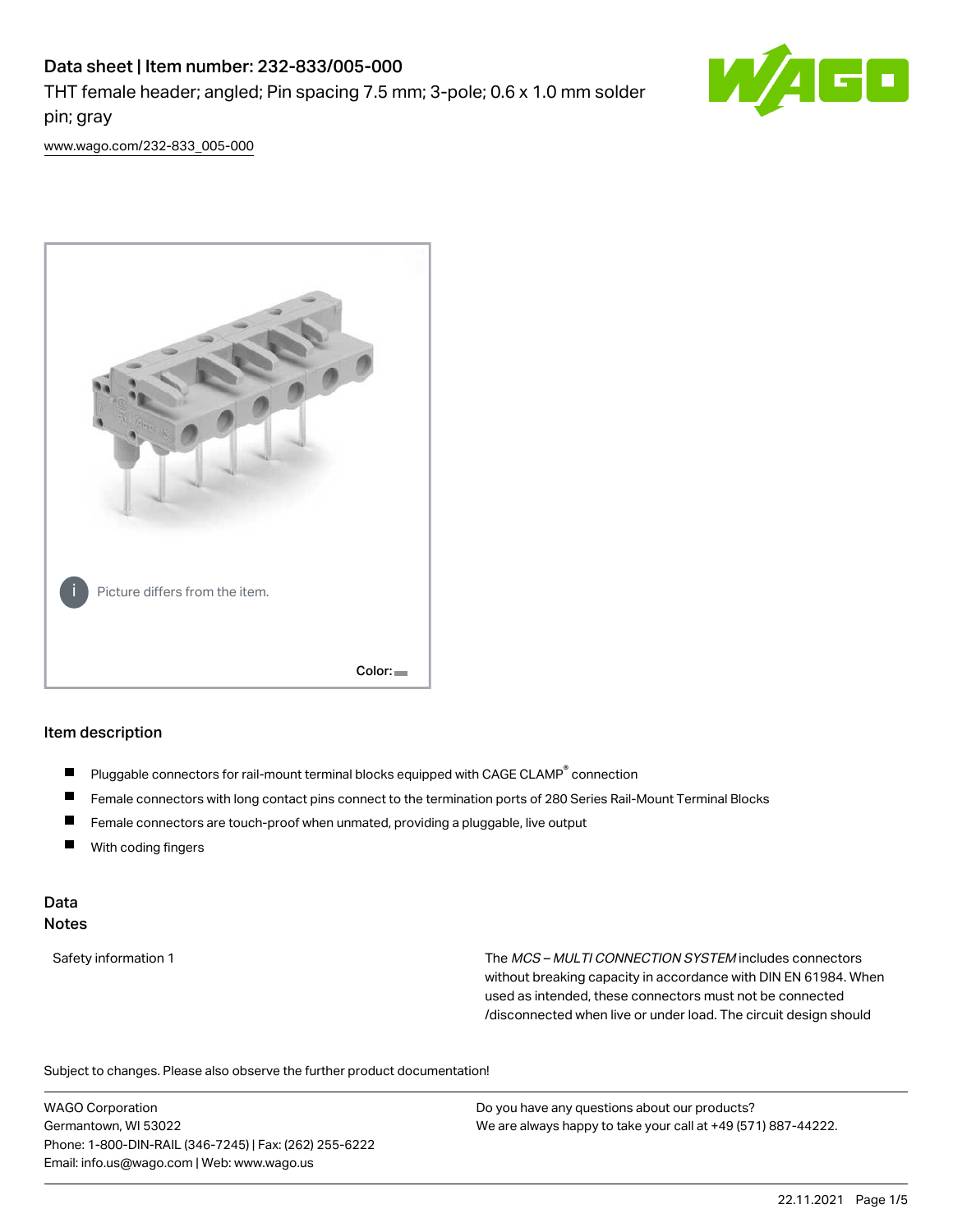

|           | ensure header pins, which can be touched, are not live when<br>unmated. |
|-----------|-------------------------------------------------------------------------|
| Variants: | Other pole numbers                                                      |
|           | Other versions (or variants) can be requested from WAGO Sales or        |
|           | configured at https://configurator.wago.com/                            |

## Electrical data

## IEC Approvals

| Ratings per                 | IEC/EN 60664-1                                                        |
|-----------------------------|-----------------------------------------------------------------------|
| Rated voltage (III / 3)     | 500 V                                                                 |
| Rated surge voltage (III/3) | 6 <sub>kV</sub>                                                       |
| Rated voltage (III/2)       | 400 V                                                                 |
| Rated surge voltage (III/2) | 6 <sub>kV</sub>                                                       |
| Rated surge voltage (II/2)  | 6 <sub>kV</sub>                                                       |
| Rated current               | 12A                                                                   |
| Legend (ratings)            | $(III / 2)$ $\triangle$ Overvoltage category III / Pollution degree 2 |

## UL Approvals

| Approvals per                  | UL 1059 |
|--------------------------------|---------|
| Rated voltage UL (Use Group B) | 300 V   |
| Rated current UL (Use Group B) | 15 A    |
| Rated voltage UL (Use Group D) | 300 V   |
| Rated current UL (Use Group D) | 10 A    |

## Ratings per UL

| Rated volta<br>JL 1977<br>л | 600 V<br>. |
|-----------------------------|------------|
| Rat<br>1977<br>∈H.          | ◡~<br>____ |

## CSA Approvals

| Approvals per                   | CSA   |
|---------------------------------|-------|
| Rated voltage CSA (Use Group B) | 300 V |
| Rated current CSA (Use Group B) | 15 A  |
| Rated voltage CSA (Use Group D) | 300 V |
| Rated current CSA (Use Group D) | 10 A  |

Subject to changes. Please also observe the further product documentation!

| <b>WAGO Corporation</b>                                | Do you have any questions about our products?                 |
|--------------------------------------------------------|---------------------------------------------------------------|
| Germantown, WI 53022                                   | We are always happy to take your call at +49 (571) 887-44222. |
| Phone: 1-800-DIN-RAIL (346-7245)   Fax: (262) 255-6222 |                                                               |
| Email: info.us@wago.com   Web: www.wago.us             |                                                               |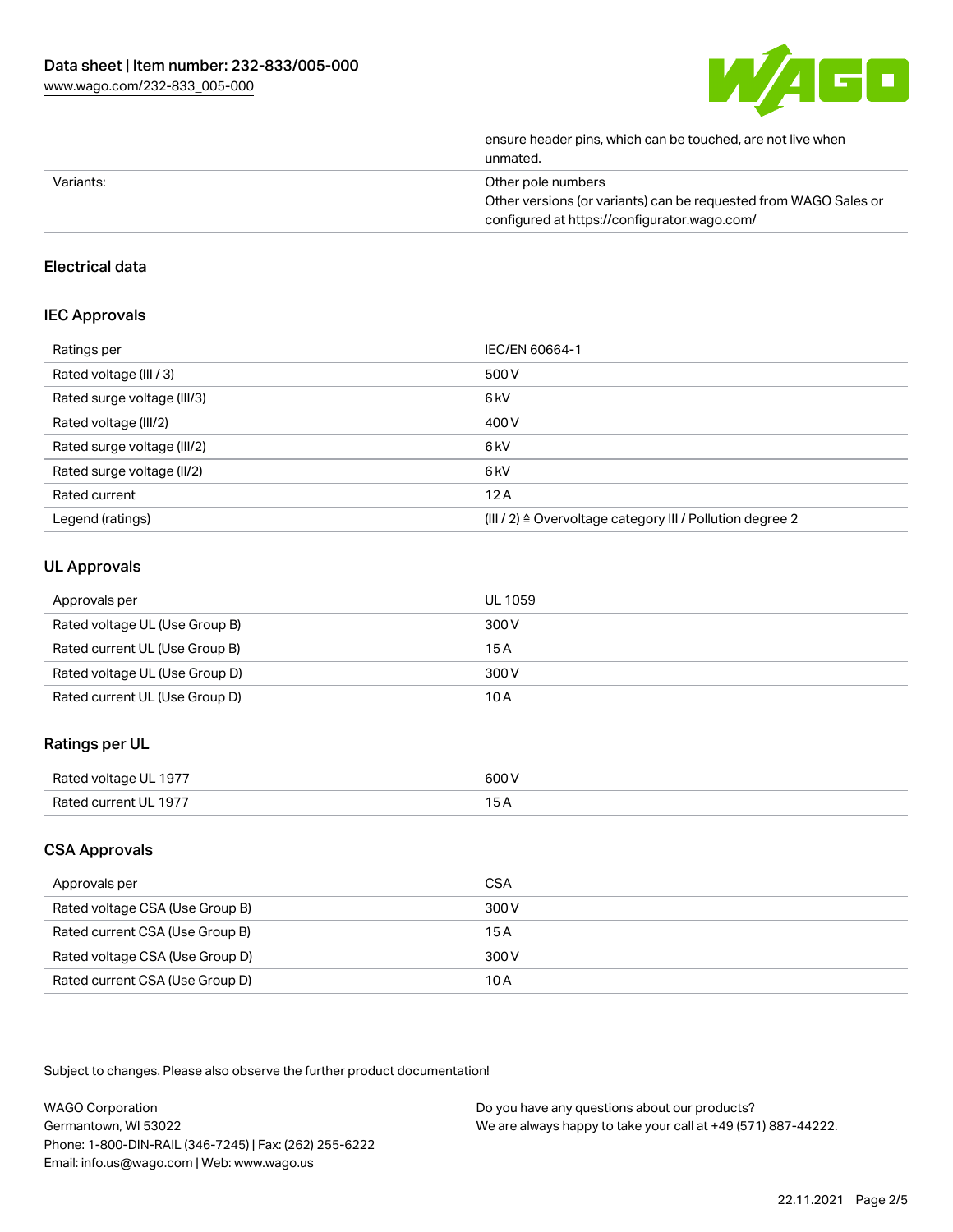

## Connection data

| Total number of potentials |  |
|----------------------------|--|
| Number of connection types |  |
| Number of levels           |  |

#### Connection 1

| Number of poles |  |  |
|-----------------|--|--|

## Physical data

| Pin spacing             | 7.5 mm / 0.295 inch   |
|-------------------------|-----------------------|
| Width                   | 21.5 mm / 0.846 inch  |
| Height                  | 26.1 mm / 1.028 inch  |
| Height from the surface | 11.6 mm / 0.457 inch  |
| Depth                   | 18.25 mm / 0.719 inch |

## Plug-in connection

| Contact type (pluggable connector) | Female connector/socket                   |
|------------------------------------|-------------------------------------------|
| Connector (connection type)        | for front-entry rail-mount terminal block |
| Mismating protection               | No                                        |
| Locking of plug-in connection      | Without                                   |

#### Material data

| Color                       | gray                                    |
|-----------------------------|-----------------------------------------|
| Material group              |                                         |
| Insulation material         | Polyamide (PA66)                        |
| Flammability class per UL94 | V <sub>0</sub>                          |
| Contact material            | Electrolytic copper ( $E_{\text{Cu}}$ ) |
| Contact plating             | tin-plated                              |
| Fire load                   | 0.071 MJ                                |
| Weight                      | 3.7 <sub>g</sub>                        |
|                             |                                         |

#### Environmental requirements

Limit temperature range  $-60... +85$  °C

Subject to changes. Please also observe the further product documentation!

| <b>WAGO Corporation</b>                                | Do you have any questions about our products?                 |
|--------------------------------------------------------|---------------------------------------------------------------|
| Germantown, WI 53022                                   | We are always happy to take your call at +49 (571) 887-44222. |
| Phone: 1-800-DIN-RAIL (346-7245)   Fax: (262) 255-6222 |                                                               |
| Email: info.us@wago.com   Web: www.wago.us             |                                                               |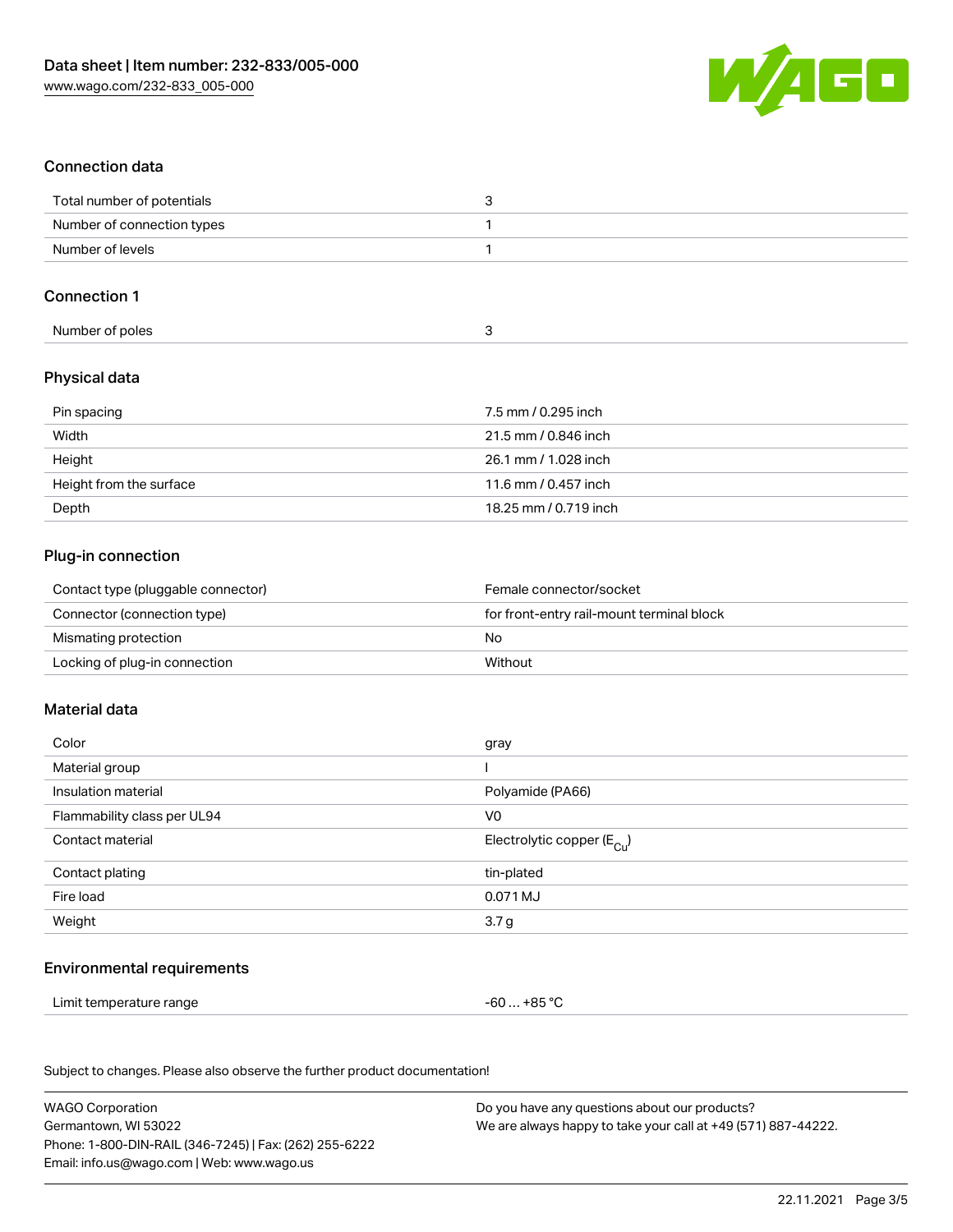

## Commercial data

| Product Group         | 3 (Multi Conn. System) |
|-----------------------|------------------------|
| PU (SPU)              | 50 Stück               |
| Packaging type        | box                    |
| Country of origin     | DE                     |
| <b>GTIN</b>           | 4044918570299          |
| Customs tariff number | 8536694040             |

## Approvals / Certificates

#### Country specific Approvals

| Logo                | Approval                                            | <b>Additional Approval Text</b> | Certificate<br>name |
|---------------------|-----------------------------------------------------|---------------------------------|---------------------|
|                     | CВ<br>DEKRA Certification B.V.                      | IEC 61984                       | NL-39756            |
| EMA<br><b>INEUR</b> | <b>KEMA/KEUR</b><br><b>DEKRA Certification B.V.</b> | EN 61984                        | 2190761.01          |

#### Ship Approvals

| Logo | Approval                                  | <b>Additional Approval Text</b> | Certificate<br>name              |
|------|-------------------------------------------|---------------------------------|----------------------------------|
| ABS. | <b>ABS</b><br>American Bureau of Shipping |                                 | 19-<br>HG15869876-<br><b>PDA</b> |
|      | <b>DNV GL</b>                             |                                 | TAE000016Z                       |
|      | Det Norske Veritas, Germanischer Lloyd    |                                 |                                  |

#### UL-Approvals

| Logo                  | Approval                                    | <b>Additional Approval Text</b> | Certificate<br>name |
|-----------------------|---------------------------------------------|---------------------------------|---------------------|
| $\boldsymbol{\theta}$ | UR<br>Underwriters Laboratories Inc.        | <b>UL 1059</b>                  | E45172              |
| 8                     | <b>UR</b><br>Underwriters Laboratories Inc. | <b>UL 1977</b>                  | E45171              |

Subject to changes. Please also observe the further product documentation!

WAGO Corporation Germantown, WI 53022 Phone: 1-800-DIN-RAIL (346-7245) | Fax: (262) 255-6222 Email: info.us@wago.com | Web: www.wago.us Do you have any questions about our products? We are always happy to take your call at +49 (571) 887-44222.